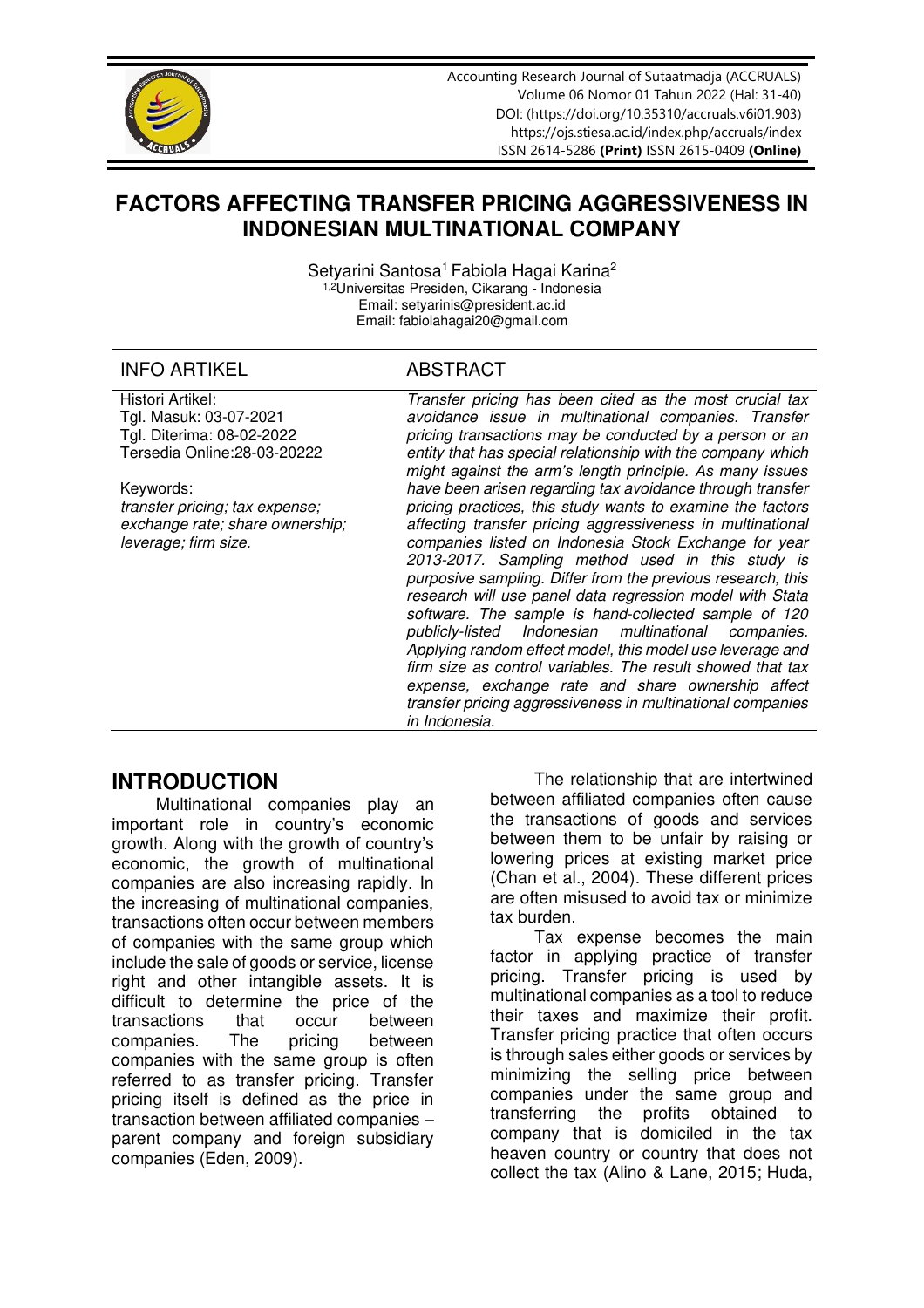2017). The relation between transfer pricing and taxation have been ruled in Indonesian Tax Regulation no. 36 (2008), which stated that General Directorate of Taxation have a right to determine the taxable income for any taxpayer whom has a special relation with other taxpayer in accordance with the fairness and business customs which are not influenced by special relation (arm's length principle) by using price comparison method between independent parties, resale price method, cost-plus method, or other methods (Petrus, 2013).

Other factors that can influence the practice of transfer pricing is exchange rate (Marfuah et al., 2019; Chan et al, 2004 ;<br>Tiandrakirana & Ermadiani. 2020). Tjandrakirana & Ermadiani, 2020). Generally, multinational company denominates their cash flow into dollar currency. Since the value of dollar will keep changing overtime, this might lead the company to do a transfer pricing. Besides tax expense and exchange rate, share ownership is also affecting company's aggressiveness in doing transfer pricing. Zhou (2011) and Lo et al., (2010) stated that controlling shareholder prioritizes their interests rather than another investors' interest. Controlling shareholder also has a power to affect management's decision which maximize their satisfaction but harm the non-controlling shareholder's interest.

Arham et al., (2020) have already done literature study on the publications in journals indexed by SINTA (Science and Technology Index - Ministry of Research and Technology /National Agency for Research and Innovation in 2000-early 2020. The result revealed that there are 29 out of 41 publications regarding transfer pricing aggressiveness determinants, especially tax, tunneling incentives and bonus mechanism. Other determinant, such as exchange rate and share ownership are relatively rare. Also there are 31 out of 41 publications used quantitative data method. However, differ from the previous research, this research will seek the best model for panel data first and then test the hypothesis.

The objective of this research is to find new model on factors affecting the transfer pricing aggressiveness, which includes the exchange rate and share

ownership. Research on this topic is very important since it might support on controlling the opportunistic behavior of the managers. On a macro level, the model on factors affecting transfer pricing aggressiveness might provide contribution for policy maker on how to increase the government's income from taxes. As shown in Table 1, the tax ratio trends for the last ten years (2010 - 2020) in Indonesia is decreasing. These data are released by Directorate General of Taxes – Ministry of Finance of the Republic of Indonesia.

| Table 1                            |
|------------------------------------|
| Tax Ratio in Indonesia (2010-2020) |

| year | tax ratio | difference |
|------|-----------|------------|
| 2010 | 12,90%    |            |
| 2011 | 13,80%    | 0,90%      |
| 2012 | 14,00%    | 0,20%      |
| 2013 | 13,60%    | $-0,40%$   |
| 2014 | 13,10%    | $-0,50%$   |
| 2015 | 11,60%    | $-1,50%$   |
| 2016 | 10,80%    | $-0,80%$   |
| 2017 | 10,70%    | $-0,10%$   |
| 2018 | 11,40%    | 0,70%      |
| 2019 | 10,73%    | $-0.67%$   |
| 2020 | 7,90%     | -2,83%     |

# **LITERATURE REVIEW AND HYPOTHESIS DEVELOPMENT**

## **Transfer Pricing Aggressiveness**

Transfer pricing aggressiveness is a tendency of a company to do transfer pricing (Richardson et al., 2013). Transfer pricing aggressiveness shows how aggressive a company to do a practice of transfer pricing in their business activities (Alviyani, 2016) to reduce tax liability (Santos, 2016). There are two kinds of transfer pricing, which are intra-company and inter-company transfer pricing. Intracompany transfer pricing is a practice of transfer pricing between divisions under the same company, while inter-company transfer pricing is a practice of transfer pricing between affiliated companies.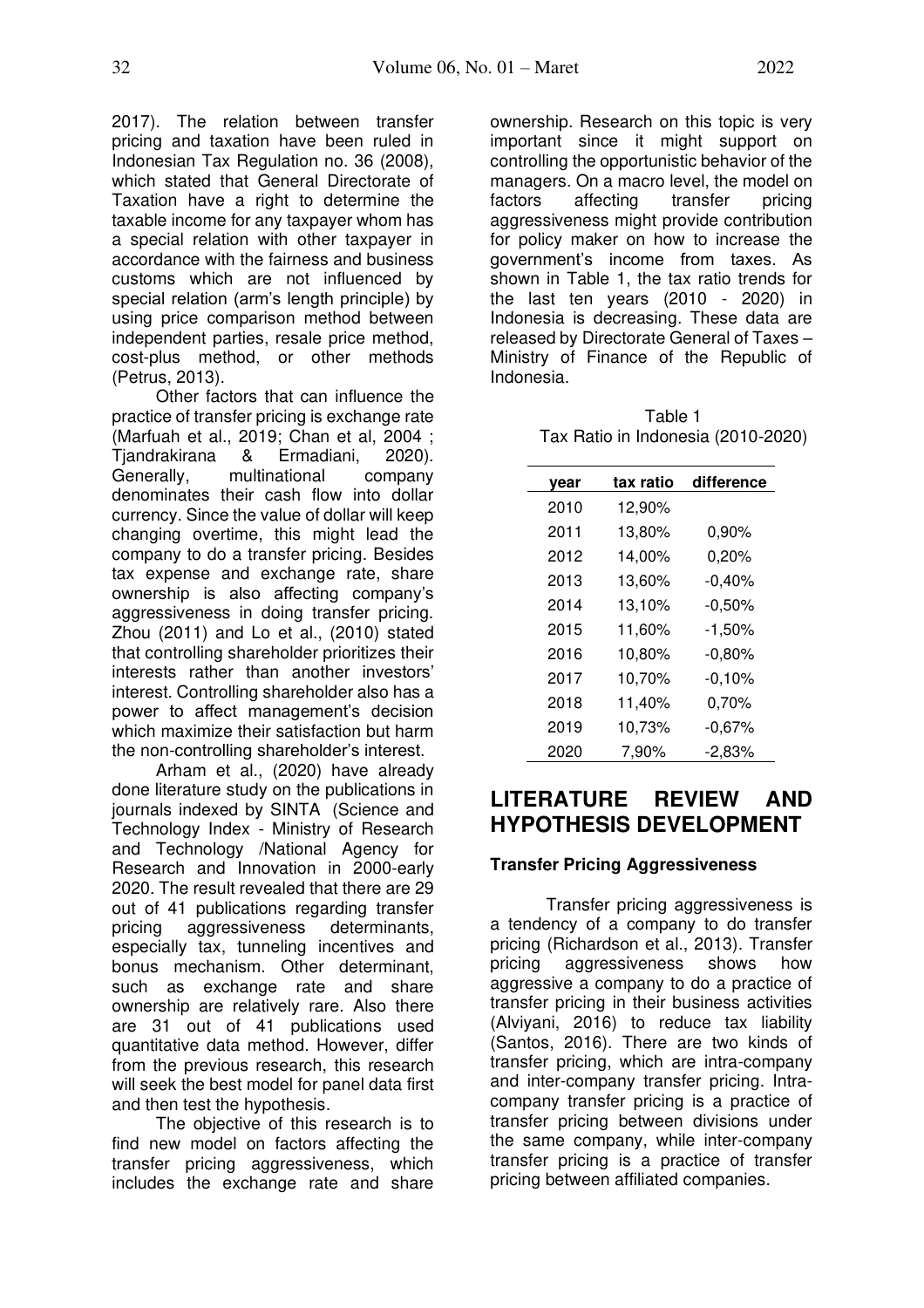Under PSAK 7 (2009), affiliated party is a party that has a right to manage other parties, or has a significant influence on other parties in making decision. Transaction between affiliated parties are a transfer of resources or obligations between parties that have special relationship, regardless of whether the price is calculated. Meanwhile, according to Indonesian Tax Regulation number 36 (2008), a special relationship conditions is when a company owns directly or indirectly at least 25% of equity capital in other firms. As stated in International Accounting Standard (2006), affiliated party is a person or entity having relation with the person or entity that prepares and reports their financial statement. These persons could be family member who is related with reporting company in terms of power and authority against the company, key management personnel of entity or parent of reporting entity.

 Based on PSAK 7 (2009), about related party disclosures, related party is a party that has the right to contribute and affect the activities in making financial decisions made by other parties (Tanoto, 2013).

# **Tax Expense**

In multinational company, it is common to have tax rates differences in several countries or jurisdictions of its subsidiaries. It means that global or multinational corporate tax strategy might not be fit to be implemented by the subsidiary in certain local jurisdiction. Through this practice, the multinational company which located in country with higher tax rate mostly will transfer their tax expense to their subsidiaries which located in country with lower tax rate (Noviastika et al, 2016).

Total tax expense paid will always be the management's concern because higher tax expense means reducing the company's profit (Eden, 2009). Management motivations to reduce tax expense can be explained by the agency theory. Reducing tax expense means increasing the profit. By increasing the profit, management will get more bonus, if the company implement bonus scheme using profit as the basis for measuring management's performance. The manager will have more tendency to put his effort to maximize the profit of the company by using the transfer pricing transactions (Lo at el., 2010).

Another company's motivation to minimize the tax expense is the need of the company to get positive attention from the stakeholders. The company will put its effort on reducing the tax expense through transfer pricing. Marfuah & Azizah (2014) as well as Hidayat et al., (2019) did research on this issue and found that there were significant and negative effect of tax to the transfer pricing decision. The more efforts on reducing the tax expense the more aggressive the company in doing the transfer pricing. Hence, the amount of tax expense will determine the transfer price aggressiveness (Ronan et al., 2019 and Zhou, 2011). Thus, the first hypothesis of this research is:

H1: Tax expense affects company's transfer pricing aggressiveness

# **Exchange Rate**

The fluctuation of exchange rate is reported as the gain or loss on currency translation on the financial statement and it give an impact to the company's profit. There are three effects of exchange rates fluctuation which are foreign currency transactions, foreign currency translation (conversion) and the effect of economic risk (Chan et al., 2004). This risk is happened when there is unexpected changes on the exchange rates.

Chan et al., (2004) stated that multinational companies might try to reduce their foreign exchange rate risk to increase the global profit. It can be done by transfer or convert it to the strongest exchange rate. It means, they utilize transfer pricing in order to increase the profit as a whole. Another way that they might do when the exchange rate fluctuates is shifting their wealth to places with more stable currency exchange (Alino & Lane, 2015).

There are several research on the effect of exchange rate toward transfer pricing (Chan et al., 2004; Marfuah & Azizah, 2014; Alino & Lane, 2015; Santos,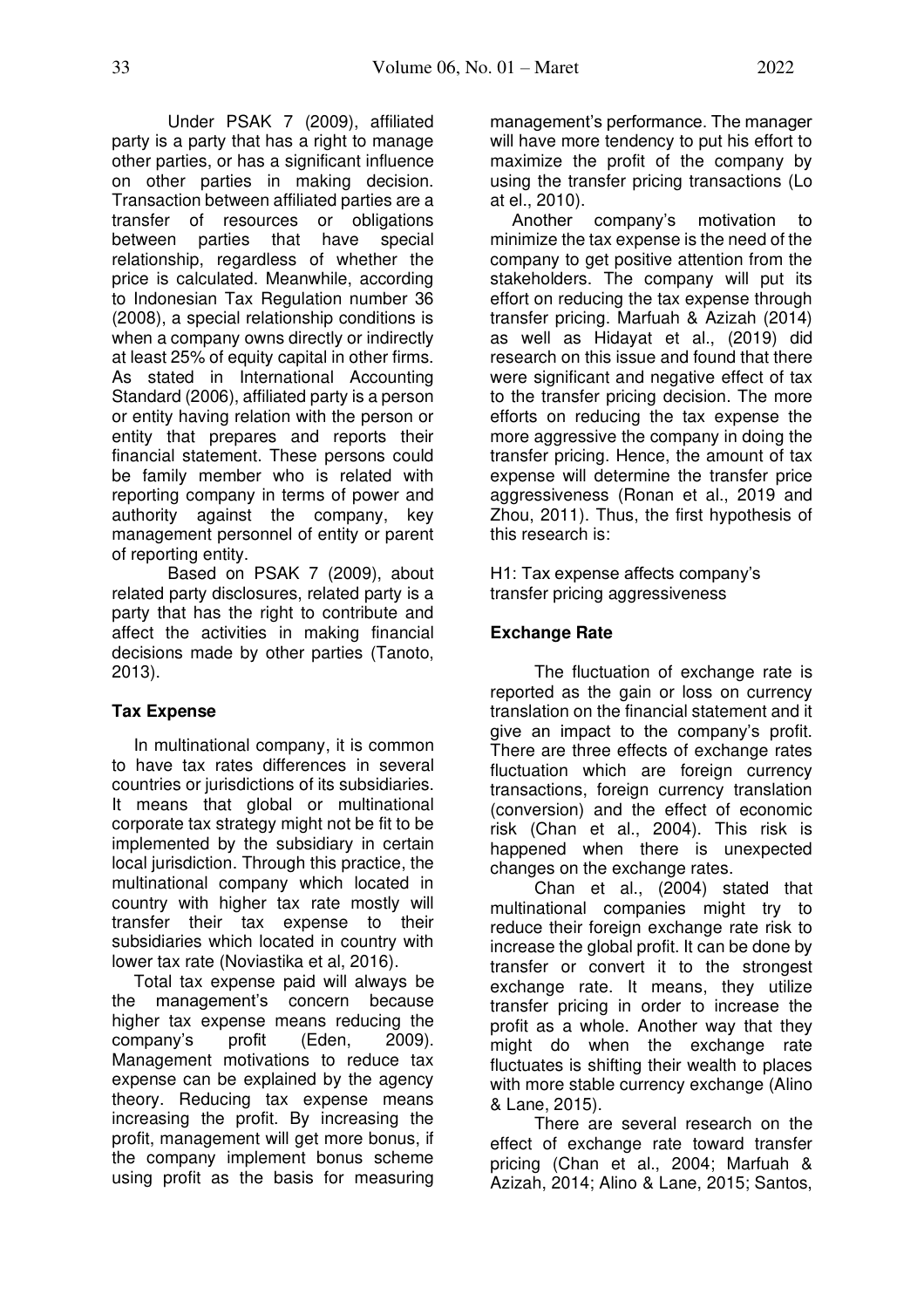2016; Marfuah et al., 2019; Tjandrakirana & Ermadiani, 2020). Chan et al., (2004) stated that managers, especially those who were influenced by the bonus incentive were concern with the company's profit. Therefore they tend to consider the effect of exchange rate and implement transfer pricing to increase the company profit, and in turn to get the bonus. This result was inline with the one done by Tiandrakirana and Ermadiani (2020). They found that exchange rate give a negative significant influence on transfer pricing decision. It means that exchange rate will drive the implementation transfer pricing or the aggressiveness of transfer pricing transaction done by the company. The Reseach done by Santos (2016) proved that foreign exchange volatility will have impacts to the transfer pricing aggressiveness. Thus, the second hypothesis will be:

H2: Exchange rate affects company's transfer pricing aggressiveness

## **Share Ownership**

Lo et al., (2010) did research on the important of corporate governance, expecially the existance of independence director and corporate ownership toward managers manipulation of transfer pricing. One year after, Zhou (2011) also did the same research using data from China companies as sample since most of them have high ownership concentration High ownership concentration means high influence through its shareholding cash flow right or control right (Zhou, 2011).

Shareholders who have a large proportion of share ownership usually play more active role in company's activities compare to the minority shareholders (Lo et al., 2010). Control right owned by the majority shareholder will influence management decision and strategy. Both might have the same interest in doing the aggressive strategy to increase the company profit. Shareholders do investment with the expectation to generate good return. Shareholder prefers tax aggressiveness (Chen et al., 2008). While the managers with performancelinked incentive will also have the same motivation and interest toward company's profit. Research done by Zhou (2011) and Dinca and Fitriana (2019) found that share ownership has significant influence toward transfer pricing aggressiveness. Thus, the third hypothesis is:

H3: Share ownership affects company's transfer pricing aggressiveness

### **Leverage and Firm Size as Control Variables**

This research will use two control variables, which are leverage and firm size. Several research on transfer pricing or transfer pricing aggressiveness has already been done and prove that leverage have significant influence (Waworuntu and Hadisaputra, 2016; Anh et al., 2018; Ronan, et al., 2019 and Tjandrakirana and Ermadiani, 2020).

 Leverage is ratio used to measure the usage of debt in financing company's operation or a ratio used to measure the ability of a company to pay all of its obligations, both in short-term and longterm liabilities if the company is dissolved or liquidated. The research by Ozkan (2001) gives an evidence that companies that have a high tax obligation will choose to be in debt in order to reduce the tax burden. By doing this, it can be said that the company has aggressive initiative towards taxes. Research by Mills and Newberry (2004) shows that companies with high leverage report lower Effective Tax Rates (ETR). They also state that companies with higher debt than equity are more aggressive in planning their tax system.

A company can be said to be a big company if its assets are large. Vice versa, if the assets owned are small, the company is said to be a small company A company which has big total assets shows that this company has reached its maturity where the company's cash flow has been positive and is considered to have a good prospect in a relatively long period of time (Kiswanto & Ardyaksa, 2014).

Big companies are more aggressive in organizing tax planning strategies than small companies. Transfer pricing is usually done by a company which has special relationship with other parties. Special relationship is usually owned by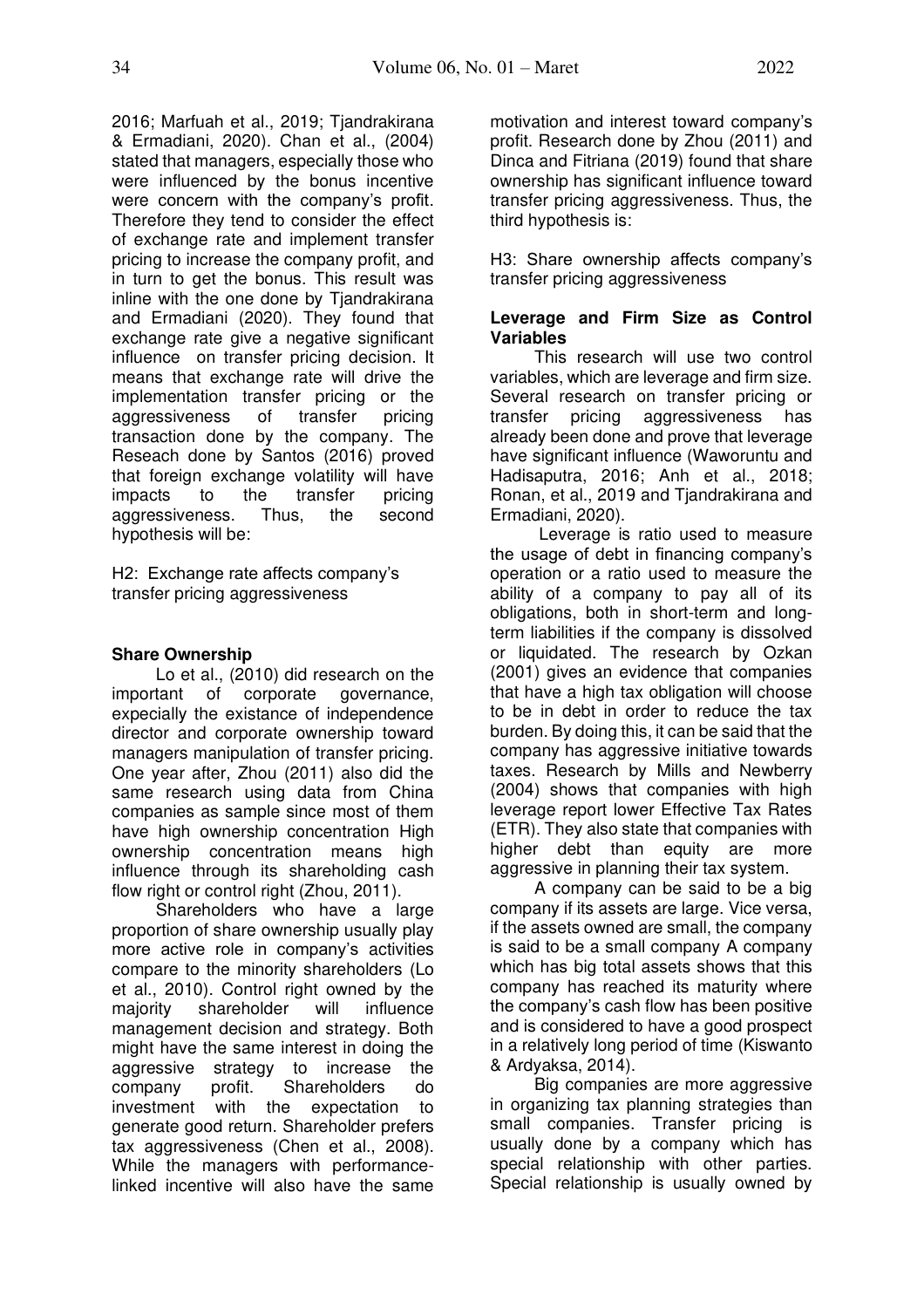large companies, where large companies have more branches or associations, so that a big company has a bigger possibility to do transfer pricing than a small company which is only a single company. A company with big profits tends to be involved in tax avoidance due to large profits which increase their tax burden.

Research that revealed the impact of firm size on the transfer pricing aggressiveness are Waworuntu and Hadisaputra (2016), Anh et al., (2018), Dinca and Fitriana (2019), Ronan et al., (2019) as well as Tjandrakirana and Ermadiani (2020).

# **RESEARCH METHODOLOGY**

 In order to find the relationship, this study involves numerical figures that can be taken from companies' financial reports obtained from Indonesia Stock Exchange (IDX) official website. The population on this study is all multinational companies listed in Indonesia Stock Exchange for period of 2013-2017, since starting 2013 until 2017 the tax ratio in Indonesia tends to decreasing constantly or it never increased on that period as revealed in Table 1. In 2018 it was increasing and this year is excluded from the research. Although it was decreasing again in 2019 and even getting worse in 2020, but it was due to the Covid-19 abnormal or pandemic situation.

As this study applies nonprobability purposive sampling technique, judgment of the author is used to select the sample. Sample initially consists of 614 publicly-listed Indonesian companies. However, the sample is reduced to 120 companies, due to exclusion of 93 financial companies types, 372 companies without overseas subsidiaries as well as exclusion of 29 companies that did not report their financial statement in the research period.

Therefore, 600 observation data used from 120 companies over 5 years period. This research will use panel regression data model. There are approaches that might be used, which are fixed effect model and random effect model. To select the models, Hausman test will be carry on. Hausman test define H0 is the used of REM. Thus, whenever the pvalue is less than 0.05 then the hypothesis

will be rejected or fixed effect model is chosen (Firdaus, 2020). This research will use Stata as a statistical tools.

## **Dependent Variable**

## **Transfer Pricing Aggressiveness**

Transfer pricing aggressiveness is measured by using TPRICE (Richardson et al., 2013). It employed eight items using binary number. All the information for<br>measuring the transfer pricing measuring the transfer pricing aggressiveness can be found in notes to financial statement, particularly in the receivables, loans and related party transactions sections. Those accounts aim to measure the occurrences of non-arm's length transactions which lead to the percentage of transfer pricing aggressiveness. The eight items to measure transfer pricing aggressiveness are:

- 1. The existance of interest free bearing loan between related entities
- 2. The existance of debt forgiveness or written-off loan between related entities
- 3. The existance of loss of impairment loan between related entities
- 4. The provision of non-monetary consideration without commercial iustification
- 5. The absence of formal documentation to support the selection of appropriate arm's length methodologies or the formal documentation regarding related parties transactions
- 6. The removal or transfer of capital assets to related entities without commercial iustification
- 7. The absence of arm's length justification for transaction between related entities
- 8. The transfer of losses between related entities without commercial justification

The eight items abovementioned are summed up and then divided by 8 to get each company's index. The higher the percentage of overall result, the higher is the level of transfer pricing aggressiveness.

#### **Independent Variable Tax Expense**

The ratio used to measure the tax expense of a company is Effective Tax Rate (ETR) which shows a percentage of the tax rate borne by the company. ETR is assessed from financial information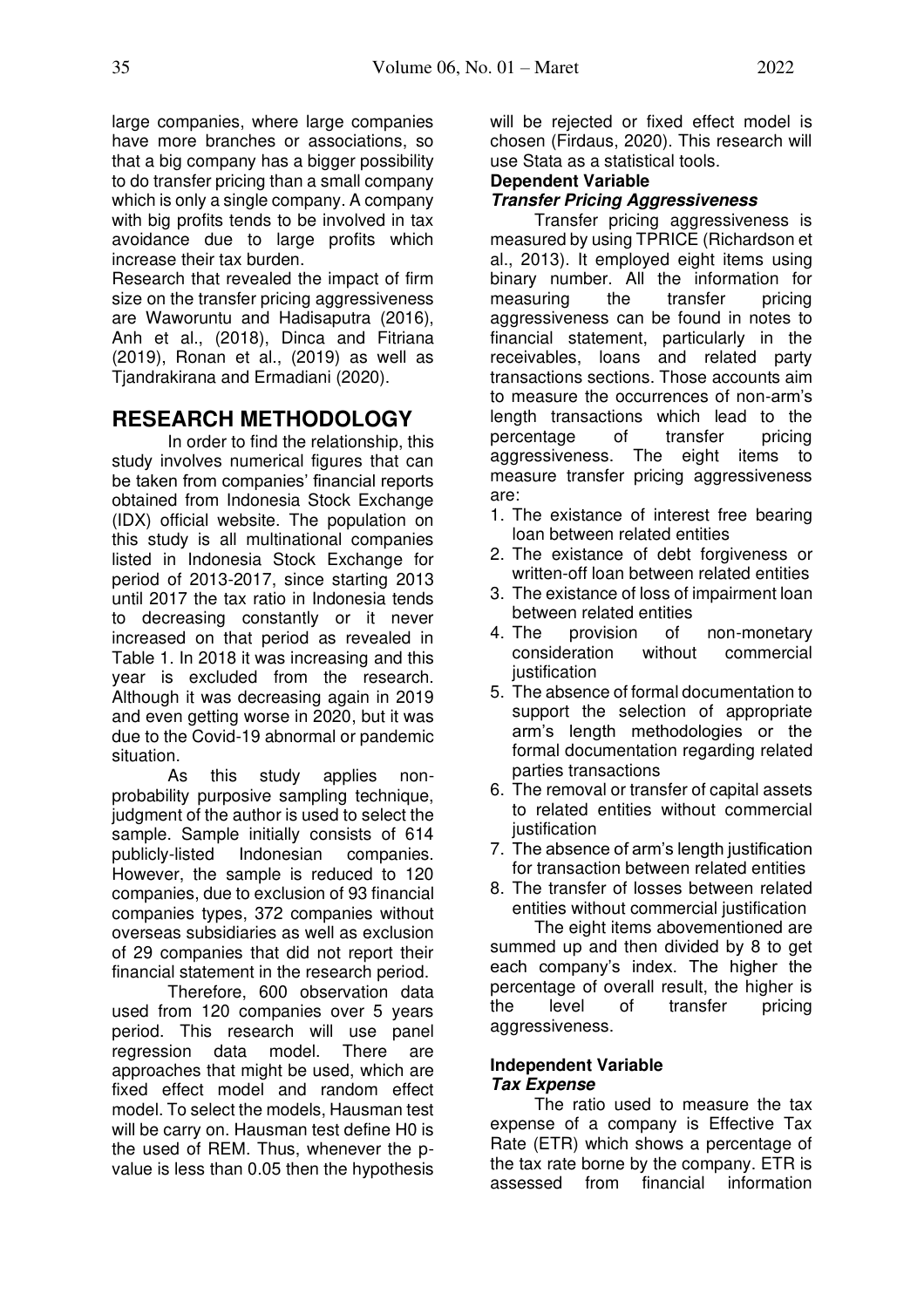reported by the company. Effective tax rate is the ratio of tax expenses minus deferred

tax expense divided by taxable income (Noviastika et al., 2016).

Tax Expense  $=$   $\overline{a}$ tax expense – deferred tax expense profit before tax

#### **Exchange Rate**

The variable exchange rate is calculated from profit or loss on foreign exchange divided by profit or loss on sales Marfuah & Azizah (2014)

Exchange Rate = Foreign exchange gain or loss profit before tax

#### **Share Ownership**

Share ownership can be measured by dividing the highest shares issuance with outstanding shares (Marfuah & Azizah, 2014). This measurement shows the company ownership percentage of controlling shareholder.

Share Ownership = highest shares issuance outstanding shares

## **Leverage**

The leverage ratio chosen in this study is Debt to Equity Ratio (DER) which compares the amount of company's<br>liabilities to company's equities to company's equities (Richardson et al., 2013). The measurement of DER is total liabilities divided by total equities.

Leverage  $=$   $\frac{1}{total}$  assets  $-$  total liabilities total liabilities

## **Firm Size**

The size of the company can be determined from the total value of the company's assets in the balance sheet at the end of period.The firm size can be assessed from the logarithm of company's assets. Total assets are seen as relatively

more stable than total sales (Anh et al., 2018).

 $Firm size = In (total assets)$ 

In this study, the relationship between variables will be presented by multiple regression model. It is modified from regression model created by Richardson G. (2013).

$$
Y_{i,t} = \alpha + \beta_1 X_{1i,t} + \beta_2 X_{2i,t} + \beta_3 X_{3i,t} + \beta_4 X_{4i,t} + \beta_5 X_{5i,t} + \varepsilon_{i,t}
$$

 $Y_{i,t}$  : Transfer pricing aggressiveness

- α : Regression constants
- β : Regression coefficient
- $X_{1i,t}$  : Tax expense<br> $X_{2i,t}$  : Exchange rat
- $X_{2i,t}$  : Exchange rate<br> $X_{3i,t}$  : Share ownersh
- $X_{3i,t}$  : Share ownership<br> $X_{4i,t}$  : Leverage
- 
- $X_{4i,t}$  : Leverage<br> $X_{5i,t}$  : Firm Size 5, : Firm Size

 $\varepsilon_{i,t}$  : Error

# **RESULT AND DISCUSSION**

As revealed in Table 2, among 600 data, there are 60 data from 12 companies which need to be eliminated because they are outliers. Hence, total observations that will be used are 540 observations. Table 2 shows the statistic descriptive for the data in this research.

Table 2. Descriptive Statistics

| Variable | Obs | Mean   | Std.<br>Dev. | Min      | Max    |
|----------|-----|--------|--------------|----------|--------|
| tpa      | 540 | 0.307  | 0.192        | 0.000    | 0.860  |
| etr      | 540 | 0.168  | 0.293        | $-1.560$ | 1.780  |
| exchrate | 540 | -0.006 | 0.658        | $-8.140$ | 4.830  |
| shrown   | 540 | 0.492  | 0.213        | 0.030    | 2.330  |
| lev      | 540 | 1.256  | 3.152        | 30.640   | 39.490 |
| Isize    | 540 | 29.650 | 1.523        | 25.313   | 33.320 |

Source: Output Software Stata

 Hausman test was carried on after creating panel regression using fixed effect model and random effect model before the hypothesis testing. The result of Hausman test showed p-value as shown on Table 3.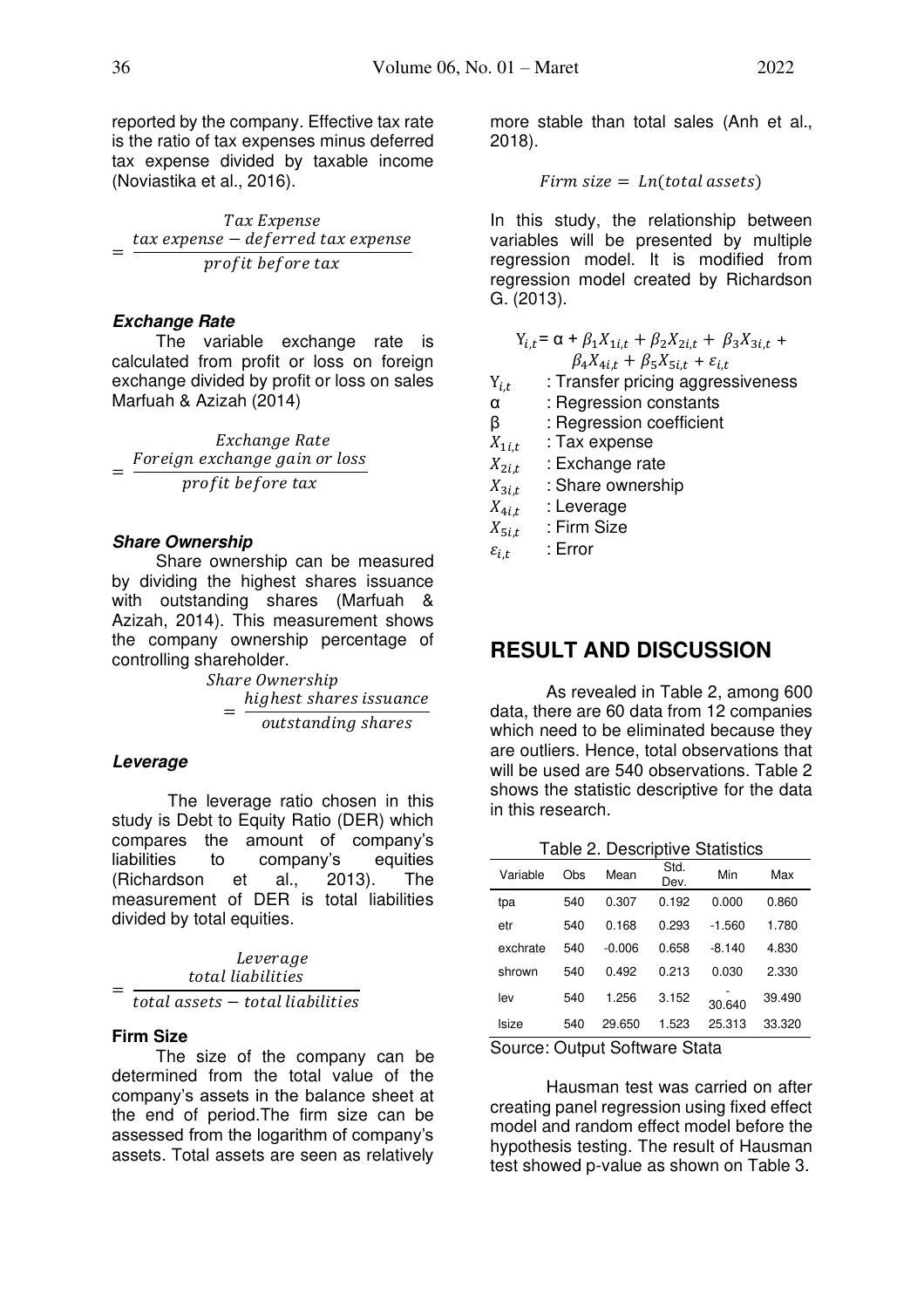| Table 3. Hausman Test |  |
|-----------------------|--|
|                       |  |

| chi2(5)                            | $= (b-B)'[(V_b-V_B)'(-1)](b-B)$ |  |  |  |
|------------------------------------|---------------------------------|--|--|--|
|                                    | $= 9.09$                        |  |  |  |
| $Prob > chi2 = 0.1056$             |                                 |  |  |  |
| (V_b-V_B is not positive definite) |                                 |  |  |  |
| Source: Output Software Stata      |                                 |  |  |  |

 Based on the result of Hausman test, random effect model will be chosen in this research.

Table 4. Random Effect Model

| Random-effects GLS regression |            |                          |         |          |  |
|-------------------------------|------------|--------------------------|---------|----------|--|
|                               |            | Number of obs<br>$= 540$ |         |          |  |
| Number of groups $= 108$      |            |                          |         |          |  |
| tpa                           | Coef       | Std. Frr                 | 7       | P>iti    |  |
| etr                           | 0.02037    | 0.01150                  | 1.77    | $0.076*$ |  |
| exchrate                      | 0.01176    | 0.00466                  | 2.52    | 0.012    |  |
| shrown                        | $-0.04970$ | 002796                   | $-1.78$ | $0.076*$ |  |
| lev                           | $-0.00006$ | 0.00105                  | $-0.05$ | 0.958    |  |
| Isize                         | $-0.01848$ | 0.00739                  | -2.50   | 0.012    |  |
| cons                          | 0.87626    | 0.21917                  | 4.00    | 0.000    |  |
| $Prob > chi2 = 0.0036$        |            |                          |         |          |  |
|                               |            |                          |         |          |  |

\* significant at a=10%

Source: Output from Stata

As shown on Table 3, the p-value is 0.1056 which is higher than 0.05. p-value higher than 0.05 means H0 cannot be rejected, thus random effect model is chosen for the panel data in this research

 Panel regression for random effect model for the data used in this research is shown on Table 4. From Table 4, it can be seen that F-test is significant, because the result shows p-value as much as 0.0036, less than 0.005. It means that tax expense, exchange rate, share ownership, leverage and size simultaneously effect the transfer pricing aggressiveness. R squared is 45,2%, meaning that 45,2% variation in tax aggressiveness can be explained by the variables used in this research.

Table 4 also shows the result of the t-test from the data used. From this table, it can be seen that tax expense, exchange rate, share ownership have partially significant influence to transfer pricing aggressiveness.

Random effect model has already used GLS or generalized least square. So, it contain no autocorrelation and it is homocedastic already as shown on Table 5.

| Table 5                                                                             |                                                                  |                 |                                                                   |                           |  |
|-------------------------------------------------------------------------------------|------------------------------------------------------------------|-----------------|-------------------------------------------------------------------|---------------------------|--|
| Coefficients                                                                        | : generalized least squares                                      |                 |                                                                   |                           |  |
| Panels                                                                              |                                                                  | : homoskedastic |                                                                   |                           |  |
| Correlation                                                                         | : no<br>Number of $obs =$<br>autocorrelation<br>540<br>Number of |                 |                                                                   |                           |  |
| Estimated covariances $=$<br>Estimated autocorrelations=<br>Estimated coefficients= |                                                                  | 1<br>0<br>6     | $groups =$<br>Time periods=<br>Wald $chi2(5)$ =<br>$Prob > chi2=$ | 108<br>5<br>37.48<br>0.00 |  |
| Log likelihood=                                                                     |                                                                  |                 | 142.6879                                                          |                           |  |
| $P_{\text{Alitax}}$ $P_{\text{ulax}}$ tram $P_{\text{tab}}$                         |                                                                  |                 |                                                                   |                           |  |

Source: Output from Stata

## **Tax expense affects company's transfer pricing aggressiveness**

According to Table 4, tax expense has p-value of 0.076, which is significant at  $\alpha$  = 10%. It means H1 cannot be rejected. It means there is significant relationship between tax expense and transfer pricing aggressiveness. It implies that tax expense is relevant in affecting transfer pricing aggressiveness of multinational companies in Indonesia. The finding is aligned with the studies of Noviastika et al.,2016; Ronan et al., 2019; and Zhou, 2011. The higher the tax expense is, management might be more aggressive in using transfer pricing to reduce the tax expense either for higher bonus expectation or getting higher attention from the stakeholder in producing more profit.

## **Exchange rate affects company's transfer pricing aggressiveness**

According to the p-value result from Table 4, the exchange rate has a significant effect to transfer pricing aggressiveness. The p-value is 0.012 and it is smaller than 0.10, even smaller than 0.05. It means hypothesis 2 (H2) is supported. It implies that exchange rate is relevant in affecting transfer pricing aggressiveness of multinational companies in Indonesia. The result is consistent with the study done by Chan et al. (2004) and Tjandrakirana and Ermadianti (2020). However, the coefficient proves a positive relationship, different with the result form Tjandrakirana and Ermadianti (2020). It might be caused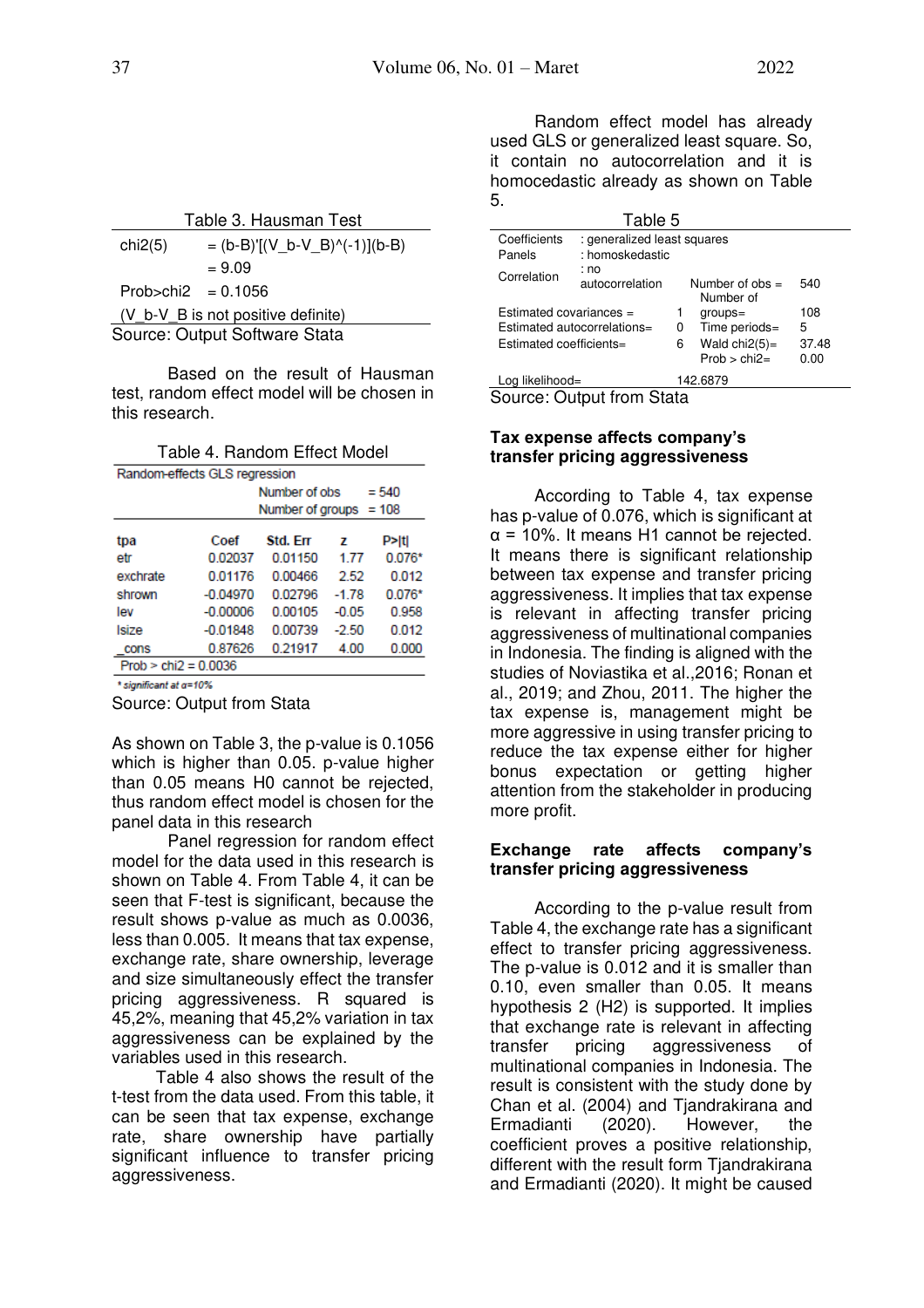by the amount of foreign exchange gain did not high enough to drive the company to do transfer pricing aggressiveness in increasing the profit. It is aligned with the statistic descriptive in Table 2 that the mean of exchange rate is negative or – 0.006. However, from Table 4 it is still proven that exchange rate affects transfer pricing aggressiveness.

This result inline with Chan et al., (2004) stated that those who concern with company's profit tend to consider the effect of exchange rate and implement transfer pricing to increase the company profit, and in turn to get the bonus

#### **Share ownership affects company's transfer pricing aggressiveness**

Referring to the p-value of the share ownership variable from Table 3, it can be said that there is a significant relationship between share ownership to transfer pricing aggressiveness. It means that the hypothesis 3 (H3) is supported. It implies that share ownership is relevant in affecting transfer pricing aggressiveness of multinational companies in Indonesia. The result is consistent with the study done by Zhou (2011) as well as Dince and Fitriana (2015). It means that controlling shareholders of a multinational company mostly gain benefit by taking the profit of non-controlling shareholders by doing transaction with affiliated parties.

# **CONCLUSIONS**

 The purpose of this study is to find out the factors affecting the transfer pricing aggressiveness in Indonesian companies especially in multinational companies using panel regression data model. It proved that random effect model is model that fit with data gathered. It can be concluded that tax expense, exchange rate and share ownership have influence to transfer pricing aggressiveness using leverage and size as control variables.

 This research has limitations such as it did not differentiate the sectors of each company. This research also need to be expanded by employing other variables such as corporate governance, since this

research only use one factor of corporate governance, which is share ownership.

 The result of this research imply that control over tax expense, exchange rate and share ownership are very important to reduce the opportunistic behavior of the manager. In macro level, government needs to stabilize the exchange rate since it might bring impact to transfer pricing aggressiveness that in turn, will affect the government's income from tax sector and / or tax ratio of the country.

# **REFERENCES**

- Alino, N. U., & Lane, S. (2016). A Conceptual Model of the Effects of Taxation, Exchange Rate, and Regulations on the Transfer Pricing Behavior of Multinational Firm Managers. *Journal of Comparative International Management*, *18*(1).
- Alviyani, K. (2016). Pengaruh Corporate Governance, Karakter Eksekutif, Ukuran Perusahaan, dan Leverage terhadap Penghindaran Pajak (Tax Avoidance). *Jurnal Online Mahasiswa Fakultas Ekonomi Universitas Riau,* 3(1), 2540-2554.
- Anh, Nguyen Huu, Hieu, Nguyen Thanh and Nga, Doan Tanh Nga (2018). Determinant of Transfer Pricing Aggressiveness: A Case of Vietnam. South East Asia Journal of Contemporary Business, Economics and Law. Vol 16. No 5.
- Arham A., Firmansyah A., & Nor, A. M. E. (2020). Penelitian *Transfer Pricing*  di Indonesia: Sebuah Studi Kepustakaan. Jurnal Online Insan Akuntan. Vol. 5 (1): 57-72.
- Chan, C., Landry, S. P., & Jalbert, T. (2004). Effects of Exchange Rate On International Transfer Pricing Decisions. *International Business & Economics Research Journal,* 3(3), 35-48.
- Chen, Shuping and Chen, Xia and Cheng, Qiang and Shevlin, Terry J., Are Family Firms More Tax Aggressive Than Non-Family Firms? (Februrary 23, 2009). AAA 2008 Financial Accounting and Reporting Section (FARS) Paper, Journal of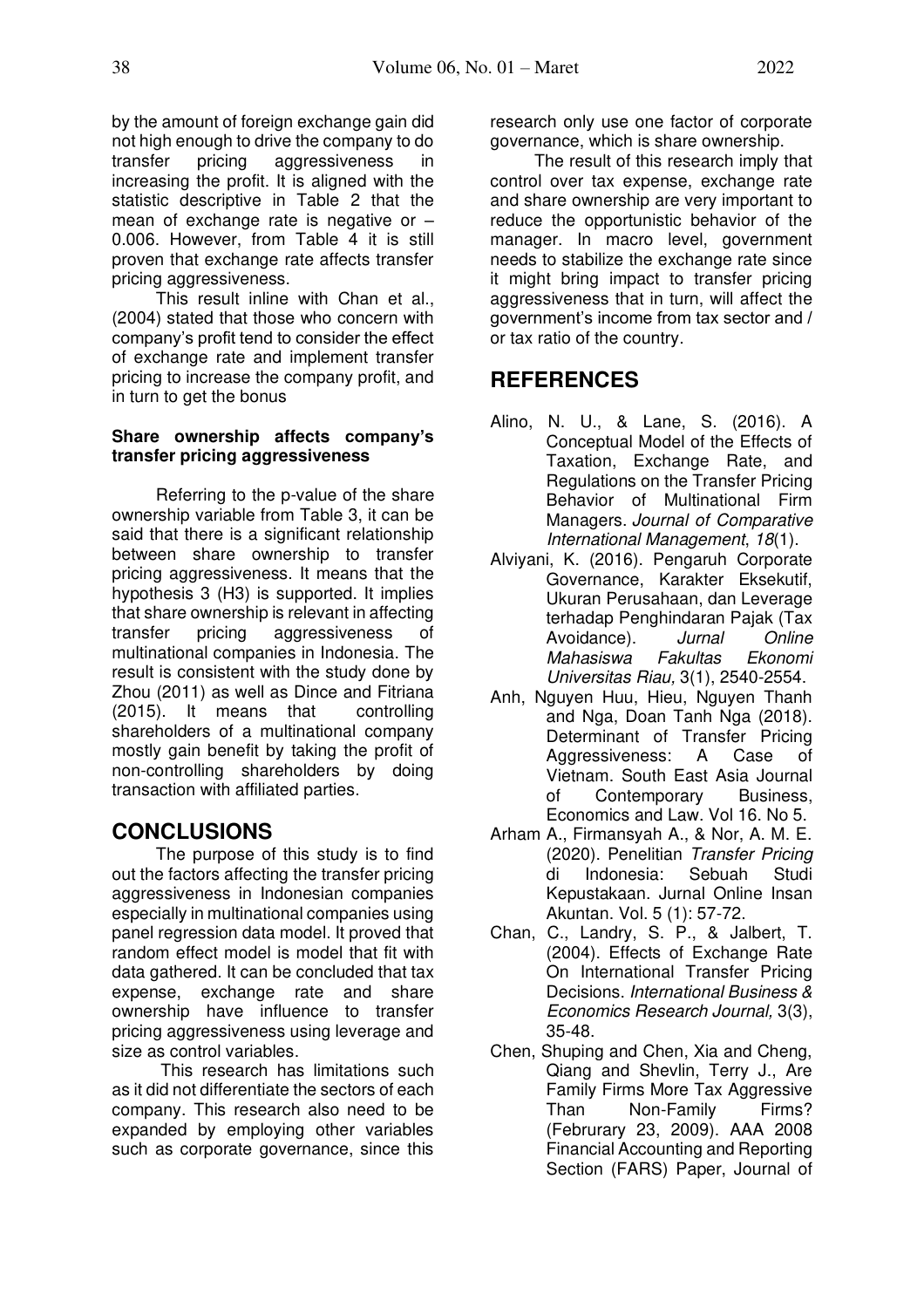Financial Economics (JFE), Forthcoming, (CAAA) 2008 Annual Conference Paper, Available at SSRN: [https://ssrn.com/abstract=1](https://ssrn.com/abstract=1014280) [014280](https://ssrn.com/abstract=1014280) or [http://dx.doi.org/10.2139](https://dx.doi.org/10.2139/ssrn.1014280) [/ssrn.1014280](https://dx.doi.org/10.2139/ssrn.1014280) 

- Dinca, Mimar Husnaliana & Fitriana, Vita Elisa (2019) Do R&D Expenditure, Multinationality and Corporate Governance Influence Transfer Pricing Aggressiveness?. Jurnal Akuntansi dan Bisnis: Jurnal Program Studi Akuntansi, 5 (2): 102 – 114. DOI: 10.31289/jab.v5i2.2633
- Eden, L. (2009). *Tax, Transfer Pricing, and The Multinational Enterprise.* Texas, United States: The Oxford International Business.

Fatimah, (2021).

https://www.pajakku.com/read/5fd3 04732ef363407e21eba4/Rasio-Pajak-Indonesia-Terus-Menurun-Apa-Aalasannya?

- Firdaus, M. (2020). *Aplikasi Ekonometrika dengan E-Views, Stata dan R.*  Bogor: IPB Press.
- Hidayat, Wastam W., Winarso, Widi and Hendrawan, Devi (2019). Pengaruh Pajak dan Tunneling Incentive Terhadap Keputusan Transfer Pricing Pada Perusahaan Pertambangan yang Terdaftar di Bursa Efek Indonesia (BEI) Periode 2012-2017. Jurnal Ilmiah Akuntansi dan Management (JIAM) Vol 15. No 1, Mei 2019. 49 – 58.
- Huda, M.K., Nugrahen, N., & Kamarudin., K (2017). The Problem of Transfer Pricing in Indonesia Taxation System. *International Journal of Economics and FInancial Issues,* 7 (4), 139-143.
- Kiswanto, & Ardyaksa, T. (2014). Pengaruh Keadilan, Tarif Pajak, Ketetapan Pengalokasian, Kecurangan, Teknologi dan Informasi Perpajakan terhadap Tax Evasion. *Accounting Analysis Journal,* 3(4), 1-12.
- Lo, A. W. Y[., Wong, R. M. K.,](https://scholars.cityu.edu.hk/en/persons/man-kong-wong(3e3c781c-ccda-4841-9cc1-e74ebb1e1116).html) & Firth, M. (2010). [Can corporate governance](https://scholars.cityu.edu.hk/en/publications/can-corporate-governance-deter-management-from-manipulating-earnings-evidence-from-relatedparty-sales-transactions-in-china(fdb0fe63-c4b3-497f-aa9e-410f45549d3f).html)  deter management from [manipulating earnings? Evidence](https://scholars.cityu.edu.hk/en/publications/can-corporate-governance-deter-management-from-manipulating-earnings-evidence-from-relatedparty-sales-transactions-in-china(fdb0fe63-c4b3-497f-aa9e-410f45549d3f).html)  [from related-party sales](https://scholars.cityu.edu.hk/en/publications/can-corporate-governance-deter-management-from-manipulating-earnings-evidence-from-relatedparty-sales-transactions-in-china(fdb0fe63-c4b3-497f-aa9e-410f45549d3f).html)

[transactions in China.](https://scholars.cityu.edu.hk/en/publications/can-corporate-governance-deter-management-from-manipulating-earnings-evidence-from-relatedparty-sales-transactions-in-china(fdb0fe63-c4b3-497f-aa9e-410f45549d3f).html) *[Journal of](https://scholars.cityu.edu.hk/en/journals/journal-of-corporate-finance(99e06ad0-52d3-4877-abc4-07f8a11950b2)/publications.html)  [Corporate Finance](https://scholars.cityu.edu.hk/en/journals/journal-of-corporate-finance(99e06ad0-52d3-4877-abc4-07f8a11950b2)/publications.html)*, *16*(2), 225- 235. [https://doi.org/10.1016/j.jcorpf](https://doi.org/10.1016/j.jcorpfin.2009.11.002) [in.2009.11.002](https://doi.org/10.1016/j.jcorpfin.2009.11.002) 

- Marfuah, Syahidatul, Nurlaela, Siti and Wijayanti, Anita (2019). Beban Pajak, Nilai Perusahaan, dan Exchange Rate dan Transfer Pricing pada Perusahaan Pertambangan. *Jurnal Ekonomi Paradigma Vol. 21 No. 01 Februari 2019 – Juli 2019 p 73 – 81*
- Directorate General of Taxes *https://www.pajak.go.id/id/86-rasiopajak-tax-ratio-dari-masa-ke-masa*
- Marfuah, Syahidatul and Azizah, Andri Puren Noor (2014). Pengaruh Pajak, Tunneling Incentive dan Exchange Rate pada Keputusan Transfer Pricing Perusahaan. *Jurnal Akuntansi dan Auditing Indonesia* Vol. 18 No. 2 Desember 2014. hal 156-165
- Mills, L & Newberry.K. (2001) "The Influence of Tax and Nontax Costs on BooktaxReporting Differences". The Journal of the American Taxation Association, 23 (1): 1-19.
- Noviastika, D., Mayowan, Y., & Karjo, S. (2016). Pengaruh Pajak, Tunneling Incentive, dan Good Corporate Governance (GCG) terhadap Indikasi Melakukan Transfer Pricing pada Perusahaan Manufaktur yang Terdaftar pada Bursa Efek Indonesia. *Jurnal Perpajakan,* 8(1), 1-9.
- Ozkan, Aydin (2001). Determinants of Capital Structure and Adjustment to Long Run Target: Evidence from UK Company Panel Data. Journal of Business Finance and Accounting. Vol 28. No 1-2. 175 - 198.
- Petrus, K. (2013). *Undang-Undang PPh dan Peraturan Pelaksanaannya.* Jakarta: Kementrian Keuangan Republik Indonesia Direktorat Jendral Pajak.
- Richardson, G., Taylor, G., & Lanis, R. (2013). Determinants of Transfer Pricing Aggressiveness: Empirical Evidence from Australian Firms. *Journal of Contemporary*